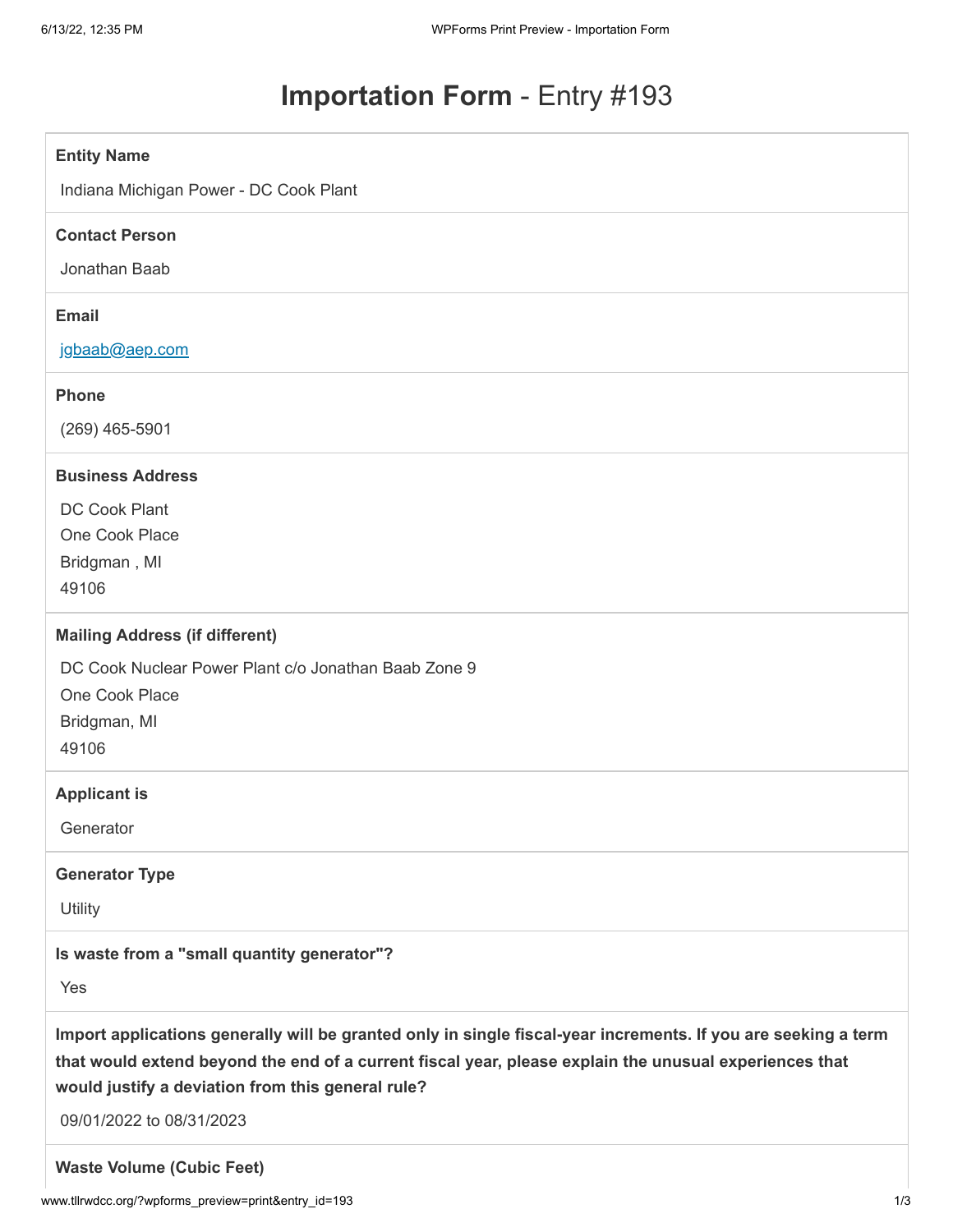| 6/13/22, 12:35 PM                                         | WPForms Print Preview - Importation Form                                                                                                                                                                                                                                                                                                                                                            |
|-----------------------------------------------------------|-----------------------------------------------------------------------------------------------------------------------------------------------------------------------------------------------------------------------------------------------------------------------------------------------------------------------------------------------------------------------------------------------------|
| 1000                                                      |                                                                                                                                                                                                                                                                                                                                                                                                     |
| <b>Waste Radioactivity (Curies)</b>                       |                                                                                                                                                                                                                                                                                                                                                                                                     |
| 600                                                       |                                                                                                                                                                                                                                                                                                                                                                                                     |
| <b>Waste Classification</b>                               |                                                                                                                                                                                                                                                                                                                                                                                                     |
| Class A                                                   |                                                                                                                                                                                                                                                                                                                                                                                                     |
| Class B                                                   |                                                                                                                                                                                                                                                                                                                                                                                                     |
| Class C                                                   |                                                                                                                                                                                                                                                                                                                                                                                                     |
| <b>Waste Form</b>                                         |                                                                                                                                                                                                                                                                                                                                                                                                     |
| <b>Stable</b>                                             |                                                                                                                                                                                                                                                                                                                                                                                                     |
| Unstable                                                  |                                                                                                                                                                                                                                                                                                                                                                                                     |
| Does the proposed waste consist solely of sealed sources? |                                                                                                                                                                                                                                                                                                                                                                                                     |
| <b>No</b>                                                 |                                                                                                                                                                                                                                                                                                                                                                                                     |
| generated (please list)                                   | Compact and/or unaffiliated state, territory, possession, or district of the United States where the waste was                                                                                                                                                                                                                                                                                      |
| Michigan                                                  |                                                                                                                                                                                                                                                                                                                                                                                                     |
| <b>Waste Description</b>                                  |                                                                                                                                                                                                                                                                                                                                                                                                     |
|                                                           | Resin Media, Charcoal Media, Dry Active Waste, Mechanical Filters and Metal                                                                                                                                                                                                                                                                                                                         |
| No.                                                       | Does Applicant have any unresolved violation(s), complaint(s), unpaid fee(s), or past due report(s) with the<br>Texas Low-Level Radioactive Waste Disposal Compact Committee?                                                                                                                                                                                                                       |
|                                                           | Does Applicant have any unresolved violation(s), complaint(s), unpaid fee(s), or past due reports<br>associated with radioactive waste receipt, storage, handling, management, processing, or transportation<br>pending with any other regulatory agency with jurisdiction to regulate radioactive material including,<br>without limitation, the Texas Commission on Environmental Quality (TCEQ)? |
| No.                                                       |                                                                                                                                                                                                                                                                                                                                                                                                     |
| Applicant hereby certifies* the following:                |                                                                                                                                                                                                                                                                                                                                                                                                     |
|                                                           | The information provided herein is complete, accurate, and correct.                                                                                                                                                                                                                                                                                                                                 |
|                                                           | The waste proposed for importation is not waste of international origin.                                                                                                                                                                                                                                                                                                                            |
|                                                           | The low-level radioactive waste for which this Import Application is submitted will be packaged and shipped in                                                                                                                                                                                                                                                                                      |

accordance with applicable state and federal regulations and is acceptable for disposal at the Compact Facility. The person submitting this Import Application is authorized by the Applicant to commit Applicant to each and every

obligation and condition set forth herein and in the Agreement for Importation of Non-Party Compact Waste. A copy of a written document containing such authorization must be attached to this Import Application.